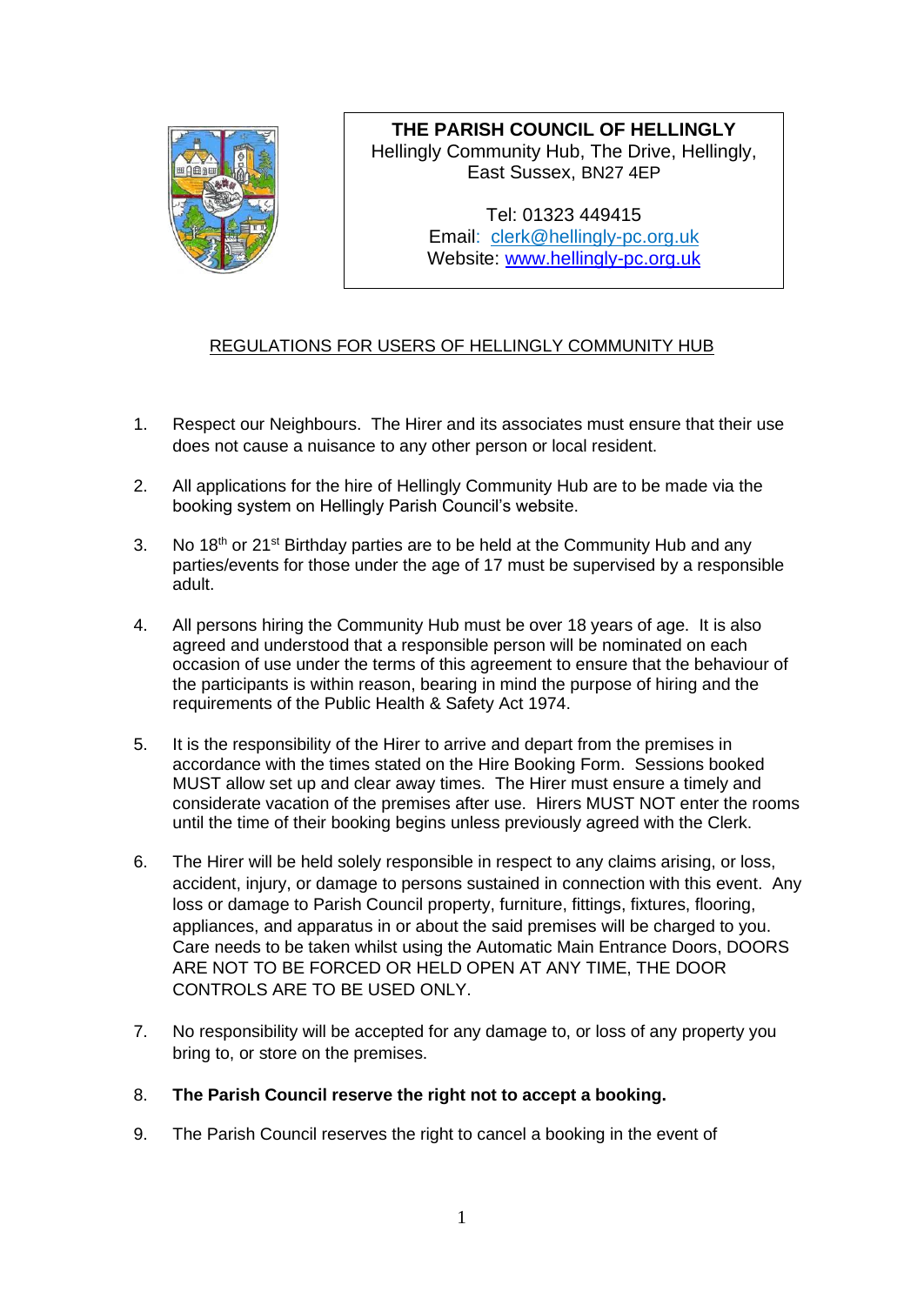- a. The Community Hub being required as a Polling Station for a Parliamentary or Local Government election or bye-election.
- b. For an emergency meeting of the Parish Council.
- c. Should the premises be required as an emergency centre in the event of an emergency in the Parish.
- d. Should any of the information provided by the hirer be incorrect or misleading.

In the event of cancellation, the hirer shall be refunded any monies already paid.

- 10. The Community Hub must be vacated by **midnight** after which time a penalty surcharge of £40.00 for each fifteen minutes or part thereof the Community Hub that is occupied will be payable by the Hirer. Music license ceases at **11pm**.
- 11. **The Premises does not hold an Alcohol Licence**. The Hirer shall be responsible for obtaining a Temporary Event Notice (TEN) under the Licencing Act 2003 from Wealden District Council Licencing Department, please note there is a charge for this Licence. If you fail to obtain the TEN, you will break the law if you provide alcohol at your event. A copy of the TEN is to be lodged with the Parish Council. [https://www.wealden.gov.uk/licences-and-registers/licensing/licensing](https://www.wealden.gov.uk/licences-and-registers/licensing/licensing-policy/temporary-events/)[policy/temporary-events/](https://www.wealden.gov.uk/licences-and-registers/licensing/licensing-policy/temporary-events/)
- 12. Bouncy castles are permitted with the hire of the Hub (the David White Hall only inside or outside). If outside the ground needs to be repaired by the hirers if damaged) The Hirer agrees to take full responsibility in checking the relevant Public Liability Insurance with the Bouncy Castle Supplier. **The Parish Council does not accept any liability.**
- 13. BBQ's & Hog Roasts are permitted outside on the grass area only with the hire of the Hub. The Hirer is responsible to ensure that no damage is caused to the grass by supplying suitable ground protection. The car park and patio areas **must not be used for BBQ's & Hog Roasts.**
- 14. The Premises does hold a PPL/PRS Licence which enables the playing of music for exercise, fitness and dance classes.
- 15. The Hirer shall ensure that nothing is done on or in relation to the premises in contravention of the law relating to Gaming, Betting and Lotteries.
- 16. The Hirer shall comply with all statutory conditions and regulations made in respect of the premises by the Fire Authority, Local Authority, the Local Magistrates Court, or others. Fire precautions are to be observed as detailed in these regulations.
- 17. The numbers of persons permitted on the premises at any one time shall not exceed:

|                   | <b>Main Hall:</b> | <b>Meeting Room 1:</b> | <b>Meeting Room 2:</b> | Kitchen:     |
|-------------------|-------------------|------------------------|------------------------|--------------|
| Standing:         | 360               | 60                     | 60                     | <sub>5</sub> |
| Sitting at tables | 200               | 40                     | 40                     |              |

18. The kitchen has 50 settings, if more will be needed please inform the Parish Council upon booking, the hirer will need to bring their own tea-towels. Table clothes for the round banqueting tables are available to hire at a cost of £20.00. Food consumed should be stored in compliance with the current statutory requirements.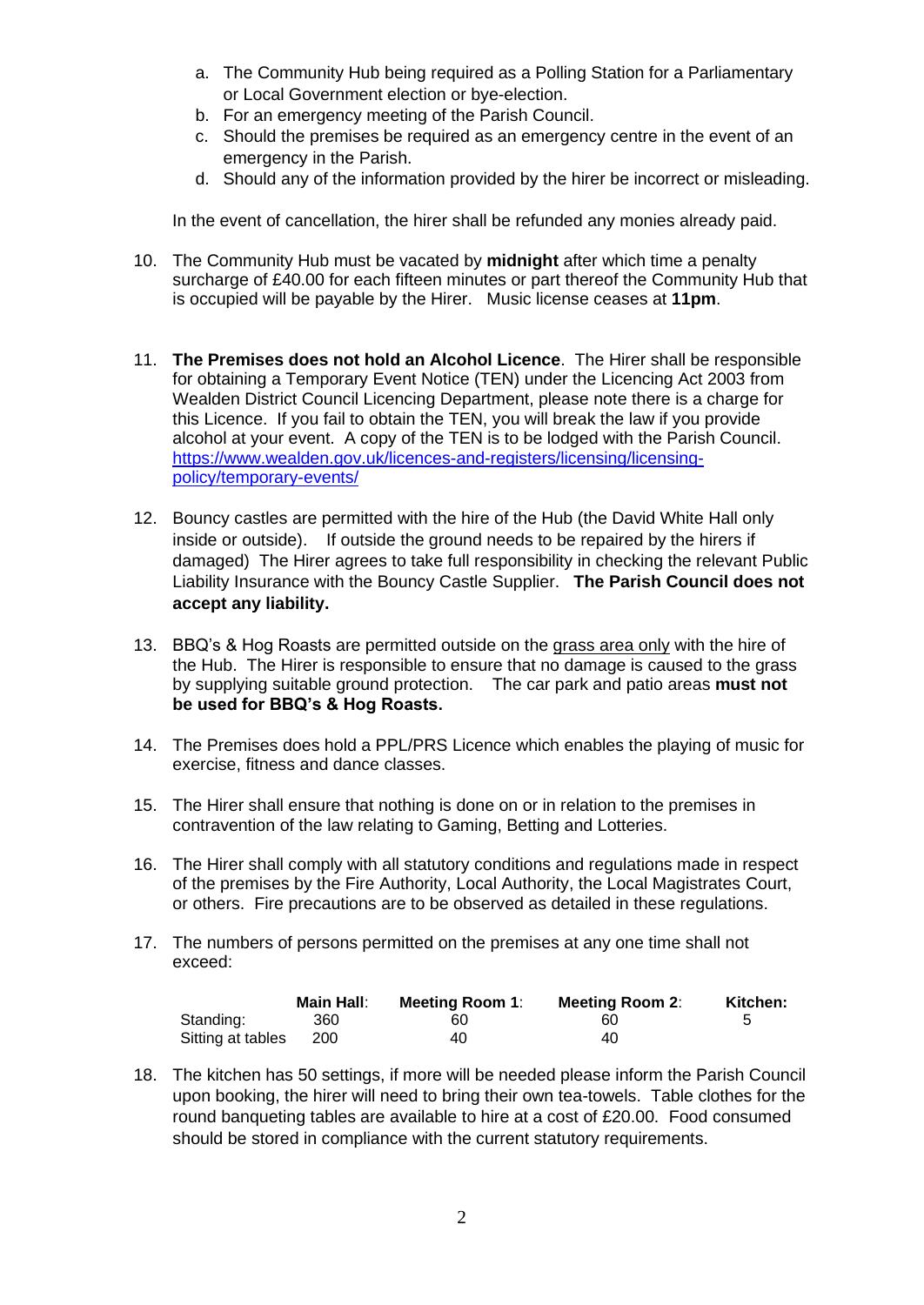- 19. The Hirer shall not use the premises for any purpose other than that described in the hiring agreement and shall not sub-hire or use the premises or allow the premises to be used for any unlawful purpose or in any unlawful way. The Hirer is not allowed to bring onto the premises anything which might endanger the same or render ineffective any insurance policies in respect thereof, nor allow the consumption of alcohol within the grounds without written permission from the Parish Clerk.
- 20. At the end of the hiring the Hirer shall be responsible for leaving the premises and surrounds in a clean and tidy condition. Crockery is to be washed and stored in the kitchen cupboards and rubbish is to be taken away, except where previous arrangements have been made with the Parish Council. Should this not be undertaken the Parish Council reserves the right to withhold part or all of the hirer's deposit.
- 21. Dogs (except assistance dogs), bicycles, scooters & roller blades/boots are not to be taken into the building. Confetti, glitter and aerosols are not to be used in the Community Hub. Drawing pins or the like including Sellotape, blue or white tack or similar must not be driven into or attached in any way to the ceilings, walls, floors, furniture or furnishings without prior permission. Blue tack only may be used on the Windows & Doors. No writing, painting or disfigurement is to be applied to walls, ceilings or floors.
- 22. In the event of the Community Hub or any part thereof being rendered unfit for the use for which it has been hired the Council shall not be liable to the Hirer for any resulting loss or damage whatsoever, but any monies paid will be refunded.
- 23. In advance of the entertainment or function the Hirer must familiarise themselves in the following matters: (Please see the Fire Risk Assessment)
	- a. The action to be taken in the event of a fire. This includes calling the Fire Service and evacuating the Community Hub.
	- b. The location and use of fire equipment.
	- c. Escape routes and the need to keep them clear.
	- d. Methods of operation of escape door fastenings.
- 24. In advance of the entertainment or function the Hirer shall check the following items:
	- a. That all escape routes are free of obstruction and are immediately available for instant free public egress.
	- b. That no fire doors are wedged open.
	- c. That there are no obvious fire hazards on the premises.
- 25. Highly flammable substances shall not be brought into or used in any part of the premises, and no internal decorations of a combustible nature (e.g. polystyrene or cotton wool) shall be erected. No heating appliances shall be used in the premises.
- 26. In the event of difficulty, the Hirer should contact the Caretaker, Mr Allan Jackets on 07858 152497.
- 27. Please note that smoking on the premises is not permitted.
- 28. Hirers must make their own provision for public liability insurance if needed.
- 29. Permission from the Council is required in respect of Broadcasting and filming (including videoing and photography etc.)